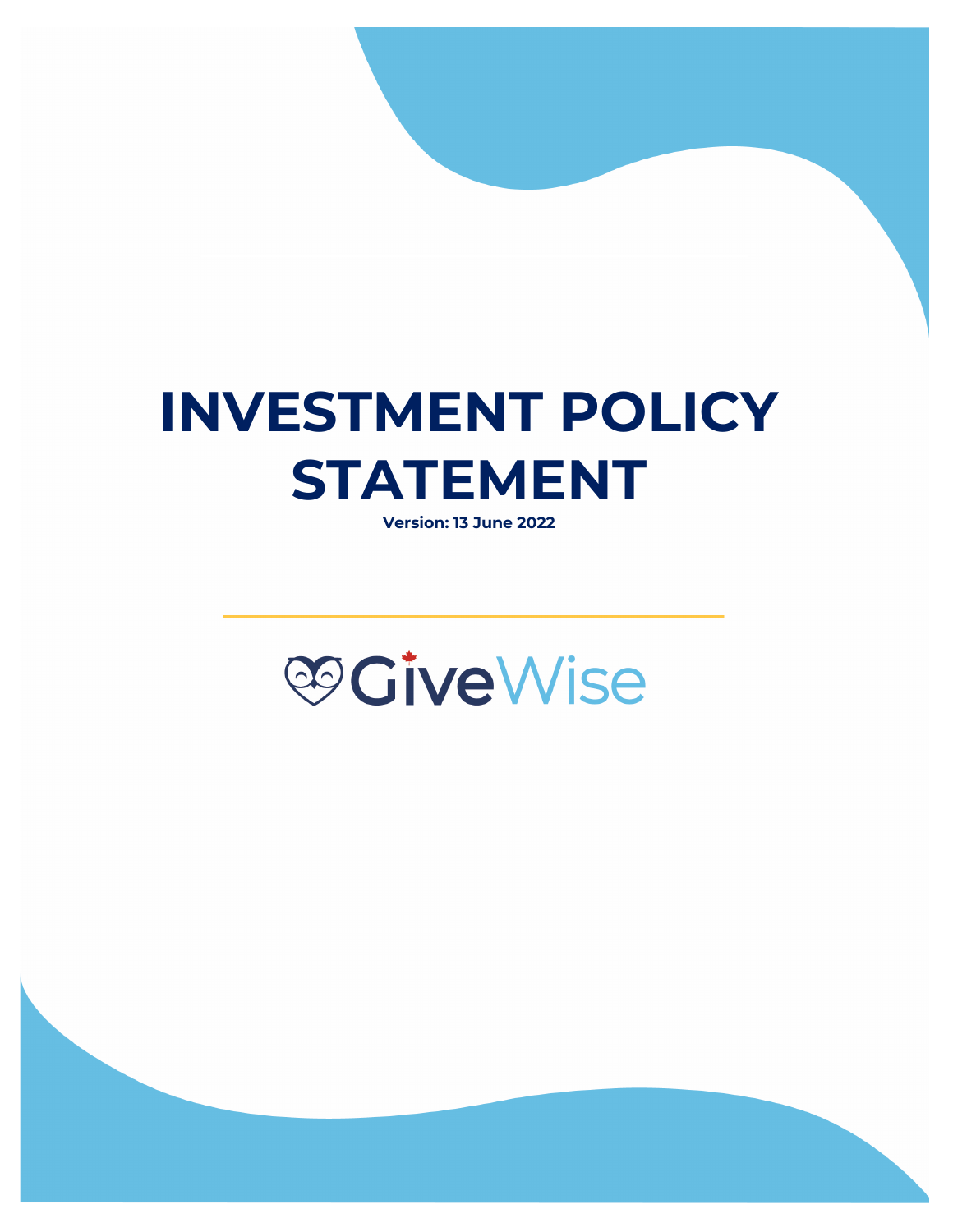# *<b><i>S*CiveWise

# **GiveWise Foundation Canada ("GWFC" OR "GiveWise") INVESTMENT POLICY STATEMENT**

# **POLICY OVERVIEW:**

The purpose of this Investment Policy Statement ("IPS") is to establish an understanding of the investment philosophy of GiveWise and to provide guidelines for the management and oversight of GiveWise's investment assets in accordance to the Prudent Investor Standard. This IPS applies to all investment assets owned by GiveWise and held in the Giving Funds and General Fund Accounts. The Investment Policy Statement is a standing Policy of GiveWise and shall at all times be administered in accordance with such general policies and procedures as may be adopted or amended by the GiveWise board and its approved DAF Program Guidelines.

GiveWise Foundation Canada ("GiveWise") delivers an inspiring charitable giving experience through innovative technology, bringing additional accountability, transparency and effectiveness to philanthropy. We envision a new model of philanthropy, empowering people of any means to give and support effective change.

GiveWise is a Registered Canadian Charity, that is a public foundation governed by Canada Revenue Agency Charities Division, that operates Donor Advised Funds, referred to as "Giving Funds".

# **I. GLOSSARY OF TERMS**

- 1. **Donor Advised Fund**: or DAF is a giving vehicle established at a public charity. It allows donors to make charitable contributions, receive immediate tax credit and then recommend grants from the fund over time. Donors can contribute to the fund as frequently as they like, and then recommend grants to their favourite charities whenever they choose.
- 2. **Giving Fund:** An individual, numbered, notional DAF that represents the donated capital of an individual Donor ("Giving Fund Holder"). Each Giving Fund's capital is owned by GiveWise but affords the Giving Fund Holder the ability to recommend grants out from the Giving Fund to any Registered Canadian Charity.
- 3. **General Fund Account**: The sum of all Giving Fund balances, excluding Giving Funds independantly managed by Donors' Investment Advisor(s), and funds allocated to Self Serve Investment Options.
- 4. **Investment Advisor ("Advisor"):** The Licensed Financial Professional with whom GiveWise contracts to provide investment management services; a "Financial Planner", "Financial Professional", or "Investment Manager".
- 5. **GiveWise Investment Committee:** A standing committee established by the Board of Directors (the **Board**) of GiveWise. The purpose of the Committee is to assist and advise the Board and staff in fulfilling the financial investment oversight responsibilities of the Board.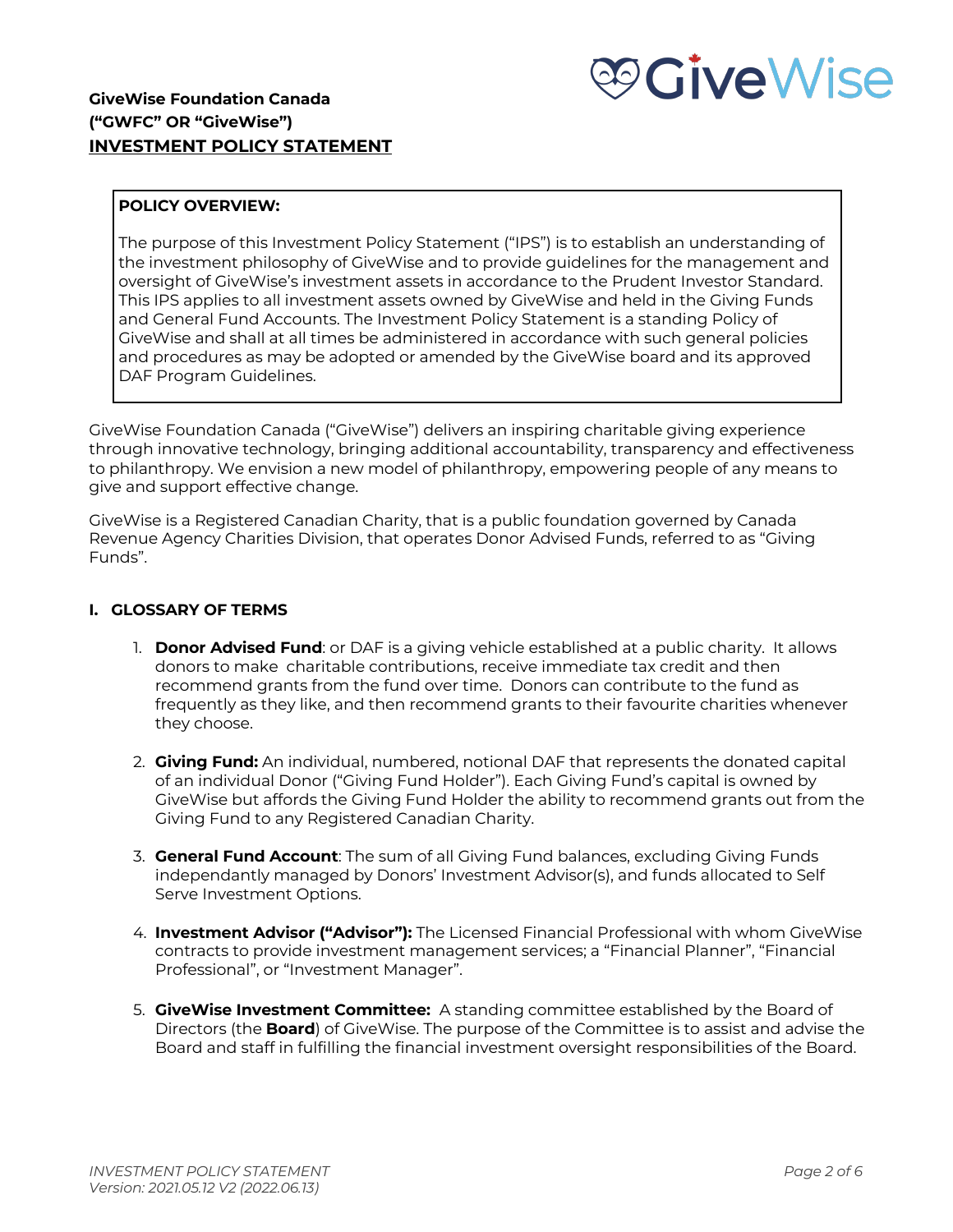

#### **II. GOVERNANCE**

#### 1. **Role of the Board of Directors (the "Board")**

The Board refers to the Investment Committee for recommendations and guidance to fulfill its management and oversight responsibilities with respect to the investment assets of GiveWise. The Board shall annually appoint an Investment Committee Chair and members. The members of the Investment Committee shall be comprised of at least three people; one member of the Board, one GiveWise staff member, and one other member approved by the Board. The Board shall appoint one of the Committee members to serve as Chair. Additional members may be appointed from the board or public members with be approved by the board.

#### 2. **Role of Investment Committee (the "Committee")**

The Committee will follow all guidelines as described in *the Investment Committee Terms of Reference Section III Membership.*

#### 3. **Standard of Oversight and Duty of Care**

The Committee shall exercise prudence and appropriate care with regard to the management of assets to be invested. In overseeing the assets of GiveWise, each member of the Committee shall act in good faith, in a manner such member believes to be in the best interests of GiveWise and with such care, including reasonable inquiry, as an ordinarily prudent person in a like position would use under similar circumstances. Committee members shall be selected on the basis of their expertise in the management of investments, and have the ability to function in a manner in keeping with the Prudent Investor Standard. Members should also have no prevailing Conflict of Interest ("COI"), and there shall be a call for contextual COI at the beginning of each meeting based on the agenda items for that particular meeting.

#### 4. **Role of the Donor**

Each GiveWise Giving Fund is composed of contributions made by individual donors. Once the donor makes the contribution, GiveWise has legal control over it. The donor, or the donor's representative, may be invited to provide advice with respect to the distribution of the funds and the investment of assets. External advisory is a privilege subject to GiveWise oversight as GiveWise has the legal right and obligation to ensure that charitable law and the IPS are complied with at all times. The investment performance of the donor's individual Giving Fund shall be reviewed quarterly by a GiveWise representative and the Giving Fund's Investment Advisor.

## **III. INVESTMENT PHILOSOPHY OF GiveWise GENERAL FUND**

The investment objectives of the GiveWise General Fund Account are to provide for long-term growth of donated capital in order to supplement the operational costs of GiveWise. GiveWise's return objectives are for the preservation of capital and generation of income to ensure that GiveWise is able to meet its minimum requirement of making aggregate grants equal to at least 3.5% of its net asset value, and that GiveWise is at all times able to fulfill the granting recommendations of the Giving Fund Holders on a weekly cadence. In pursuing these objectives, GiveWise endeavors to achieve risk-adjusted total returns that, over time, are commensurate with broad-based market averages.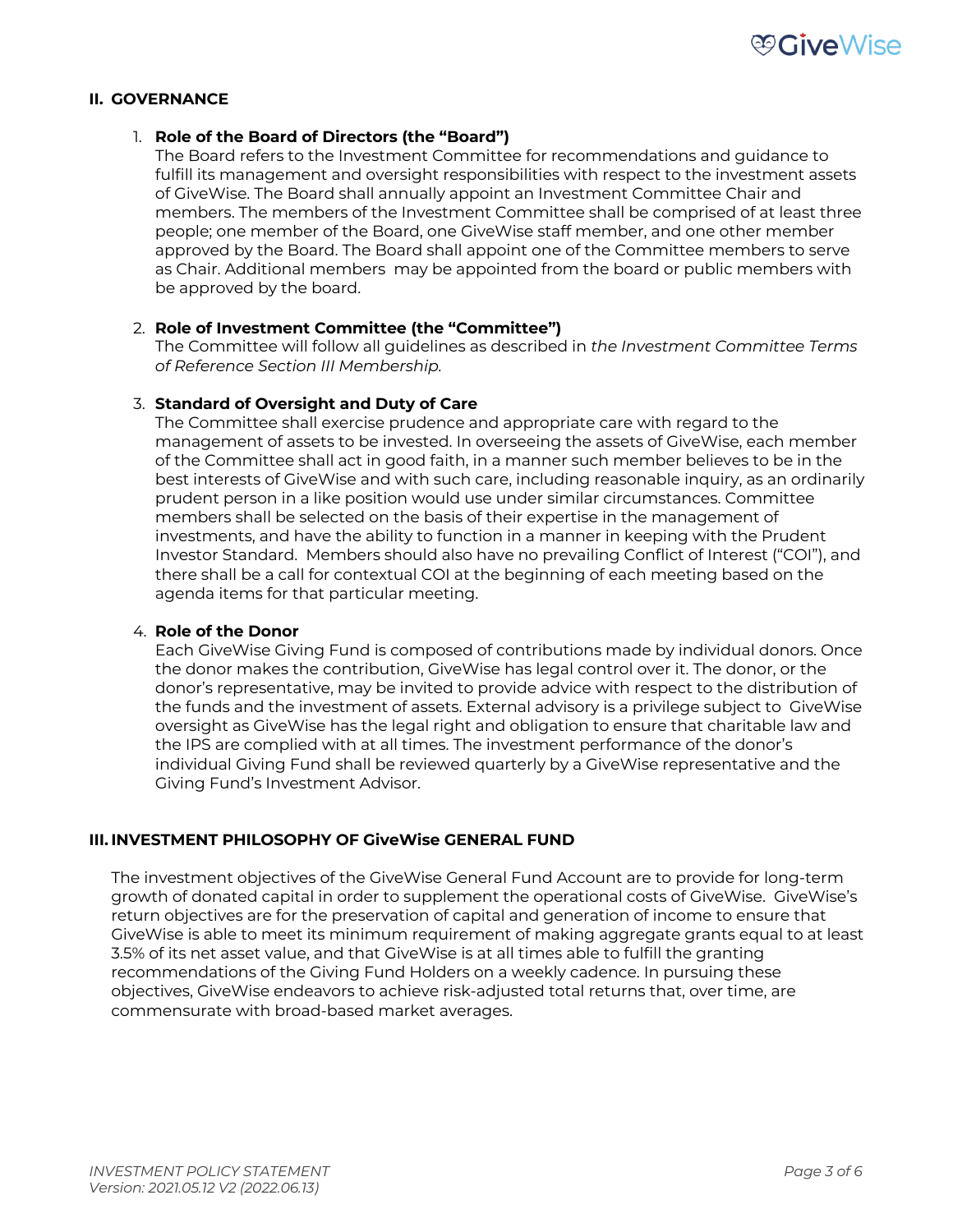# **All General Fund investments will be in liquid securities and will be composed of the following:**

# 1. **General Guidelines:**

- a. Cash and cash equivalents 5-10%
- b. Fixed Income 40-60%
- c. Equity 20-40%
- d. Alternative Investments 10-20%

# 2. **Benchmarking**

GiveWise's investment committee will determine appropriate blended benchmarking that is matched to corresponding asset classes. Benchmarks are intended to offer some consistency to the investment strategy and should not be changed unless the long-term investment strategy has changed significantly. The investment performance will be reviewed quarterly by the IA and Investment Committee.

Specific Default Benchmarks to be considered as examples include:

- a. Canadian Equity: S&P/TSX Index
- b. USA Equity: S&P500 Index
- c. Global Equity: MSCI World Index
- d. Canadian Fixed Income: FTSE Canada Universe Bond Index
- e. USA Fixed Income: Bloomberg Barclays US AGG Bond Index
- f. Global Fixed Income: JPM Global Gov't Bond Index
- g. Russell 3000

# **IV.SEPARATELY MANAGED PORTFOLIO INVESTMENT GUIDELINES**

1. The investment objectives of the Separately Managed Portfolio shall be consistent with GiveWise's investment objectives as established and overseen by the Committee. A primary Investment Advisor ("Advisor" or "IA") and its Board-approved delegated subadvisor(s) may advise each Portfolio Account or an aggregate of the Accounts of a particular Giving Fund.

The Advisor will work with the Giving Fund Holder to establish the recommended investment objectives and strategy for the portfolio, considering the projected timing of grants, target returns, risk tolerance, and other unique considerations, consistent with the GF Holder's regular investment practices.

## 2. **Criteria for Individually Managed Accounts**

- a. Minimum account balance is \$25,000 and must be on the delegate's trading platform for custody.
- b. IAs must be approved in advance by GiveWise's CFO or the person acting in that role. In approving IAs, GiveWise will consider, among other factors, the length of time the firm has been in existence, its track record, fees, assets under management, related party compliance, the familiarity with and amount of charitable assets managed by the IA.
- c. The IA will manage the assets on a discretionary basis adhering to the agreed upon IPS and to any specific guidelines established for individual Accounts.
- d. The Donor will not have direct market access each investment and trade must go through GiveWise and the IA.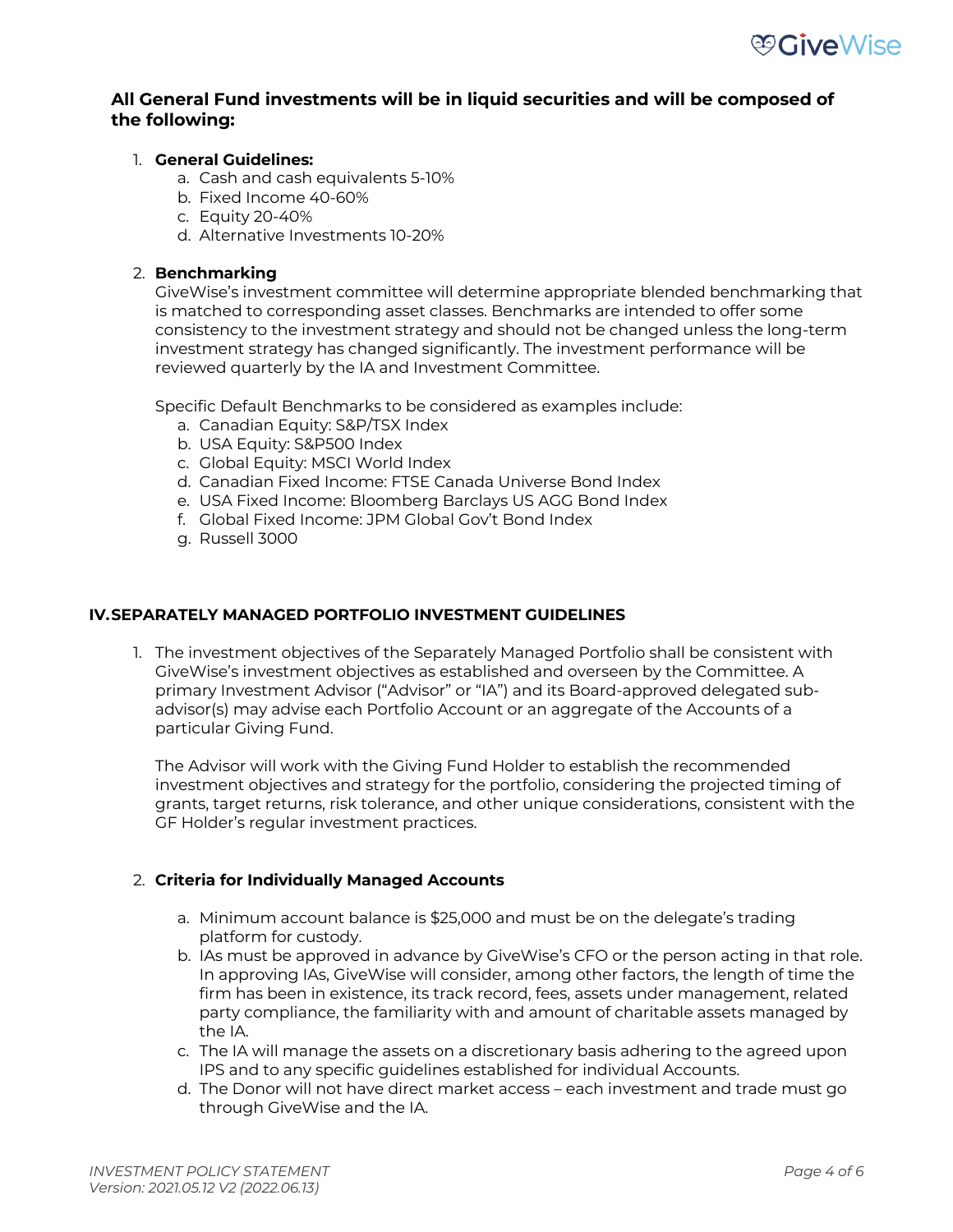

- e. Giving Fund holders may not receive payments in excess of industry standards for any services, including Investment Advisory services.
- f. GiveWise gives the IA authority to vote proxies and respond to legal and corporate actions in a manner that is in the best interest of GiveWise and consistent with GiveWise's stated investment objectives.
- g. Should the asset level in the Account fall below \$25,000 the Account may no longer be eligible for separate portfolio management and may be allocated to the General Fund Account.
- h. No deviation from this policy is permitted without the prior written approval of GiveWise.

# 3. **Diversification**

Investments will be managed taking into consideration the Giving Fund Holder's time horizon and planned giving strategy. While it is recommended that the investments be diversified among the various asset classes, sectors and securities within the portfolio, the agreed upon IPS will ultimately govern the investment decisions.

## 4. **Permitted Investments and Transactions**

The following investments and transactions are permitted. Preapproval from GiveWise is required for any investments and transactions not listed below:

- a. Cash and cash equivalents
- b. Publicly traded stocks, bonds and GICs
- c. Publicly traded mutual funds, publicly traded REITs, ETFs
- d. Other investments and transactions may be permitted on a case by case basis as approved by GiveWise

## 5. **Restricted Investments and Transactions**

The following are prohibited unless approved by GiveWise with a specific IPS pertaining to each separately managed account. GiveWise recognizes the importance of non-traditional asset classes and desires to work with the donor and/or IA to responsibly evaluate on a case-by-case basis.

- a. A participating Investment Advisor's (or affiliate's) own stock or debt
- b. Contributions of securities with trading restrictions
- c. Real estate, except as held in a diversified publicly traded REIT, ETF, or mutual fund position
- d. Illiquid shares of a privately held company
- e. Private Equity
- f. Short sales, or any transaction on margin
- g. Non-negotiable securities
- h. Investments in companies for the purpose of exercising control or management
- i. Commodities
- j. Futures, options, warrants, or other leveraged investment strategies that employ derivatives, synthetics, or forward contracts except as held in a diversified publicly traded ETF or mutual fund position.
- k. Oil, gas, or other mineral exploration or development programs or mineral leases
- l. Investments that charge a fee upon redemption (e.g., "back-end load" or "deferred sales charge"), exception may be granted by GiveWise for a donation of a pre-existing vehicle with such structure
- m. Non–publicly traded structured products